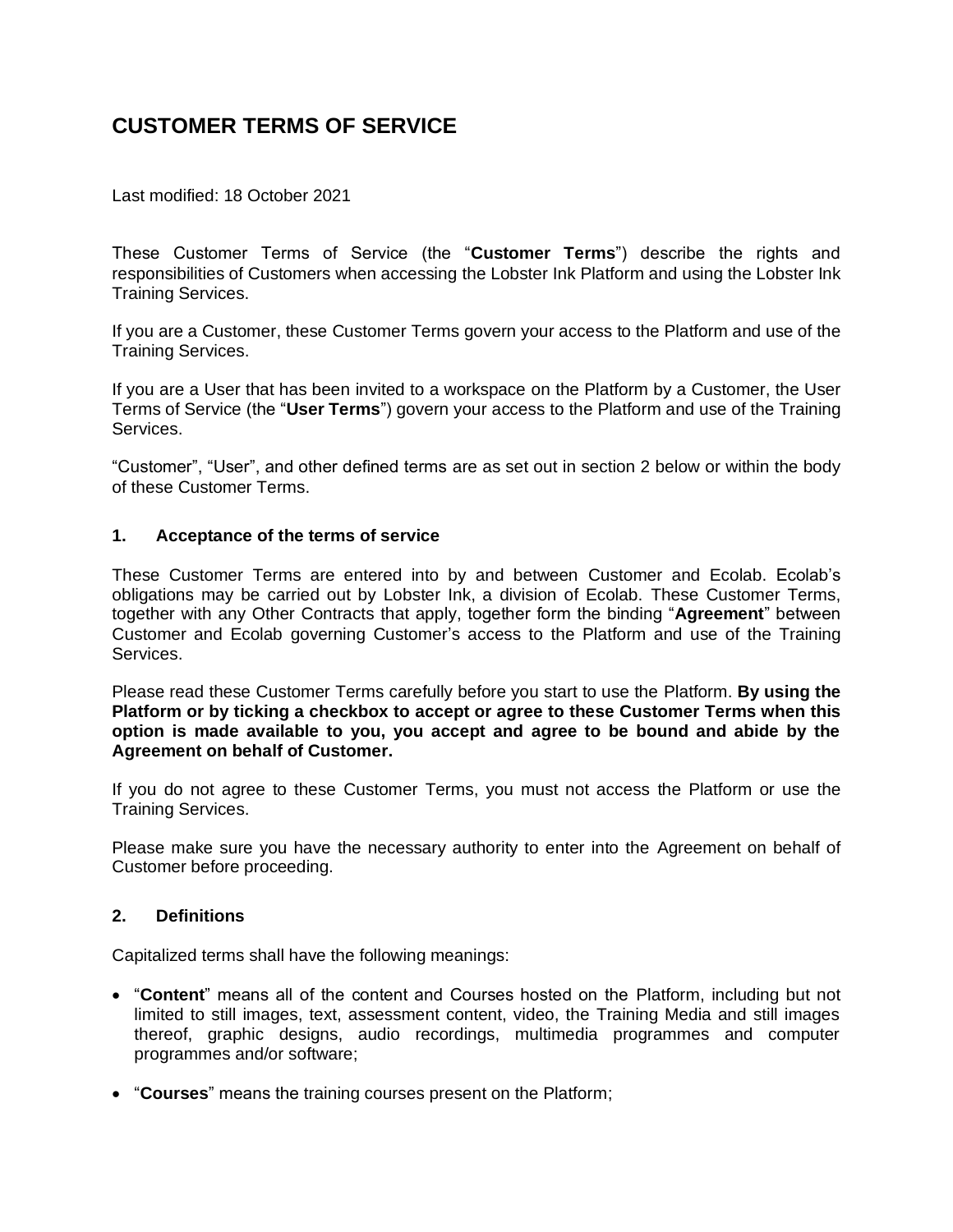- "**Data Processing Agreement**" means the data processing agreement located at *<https://lobsterink.docsend.com/view/rabrfgv5z8v8vxsv>*;
- "**Customer**" means the organization that you represent in agreeing to the Agreement;
- "**Ecolab**", "**we**", or "**us**" means Ecolab Inc., its affiliates and subsidiaries, including Lobster Ink, a division of Ecolab;
- "**Online Assessment**" means the testing and assessment services present on the Platform;
- "**Platform**" means the Lobster Ink software and/or Content as a service which is hosted by Ecolab or its hosting providers and which is accessed by Customer and its Users via the internet;
- "**Service Level Agreement**" means the service level agreement located at *<https://lobsterink.docsend.com/view/5kt2trp9dwy2ca55>*;
- "**Training Services**" means the provision of the Courses and the Online Assessment with the required implementation and support;
- "**Training Media**" means collectively the Courses and the Online Assessment to which Customer and its identified and approved Users will have access to over the term of the Agreement;
- "**Other Contracts**" means other agreements (including terms and conditions) that Customer has entered into with Ecolab in respect of the purchase of goods or services from Ecolab (including those provided by Lobster Ink); and
- "**User(s)**" means the individuals that Customer has invited to its workspace on the Platform and/or to access to the Training Services.

# **3. Changes to the terms of service**

We may revise and update these Customer Terms from time to time in our sole discretion. If we make a material change to these Customer Terms, we will provide Customer with reasonable notice in advance of the change. All changes are effective immediately when we post them. Customer's continued use of the Platform following the posting of revised Customer Terms means that Customer accepts and agrees to the changes. Customer is expected to check this page from time to time so that Customer is aware of any changes, as they are binding on Customer.

# **4. Conflicts with other terms and conditions**

Customer's access to the Platform and use of the Training Services may be governed the Other Contracts that Customer has entered into with us. Customer's access to the Platform and use of the Training Services is subject to the Other Contracts and in the event of any conflict between these Customer Terms and an Other Contract, the terms of the Other Contract will prevail.

# **5. Fees and payment**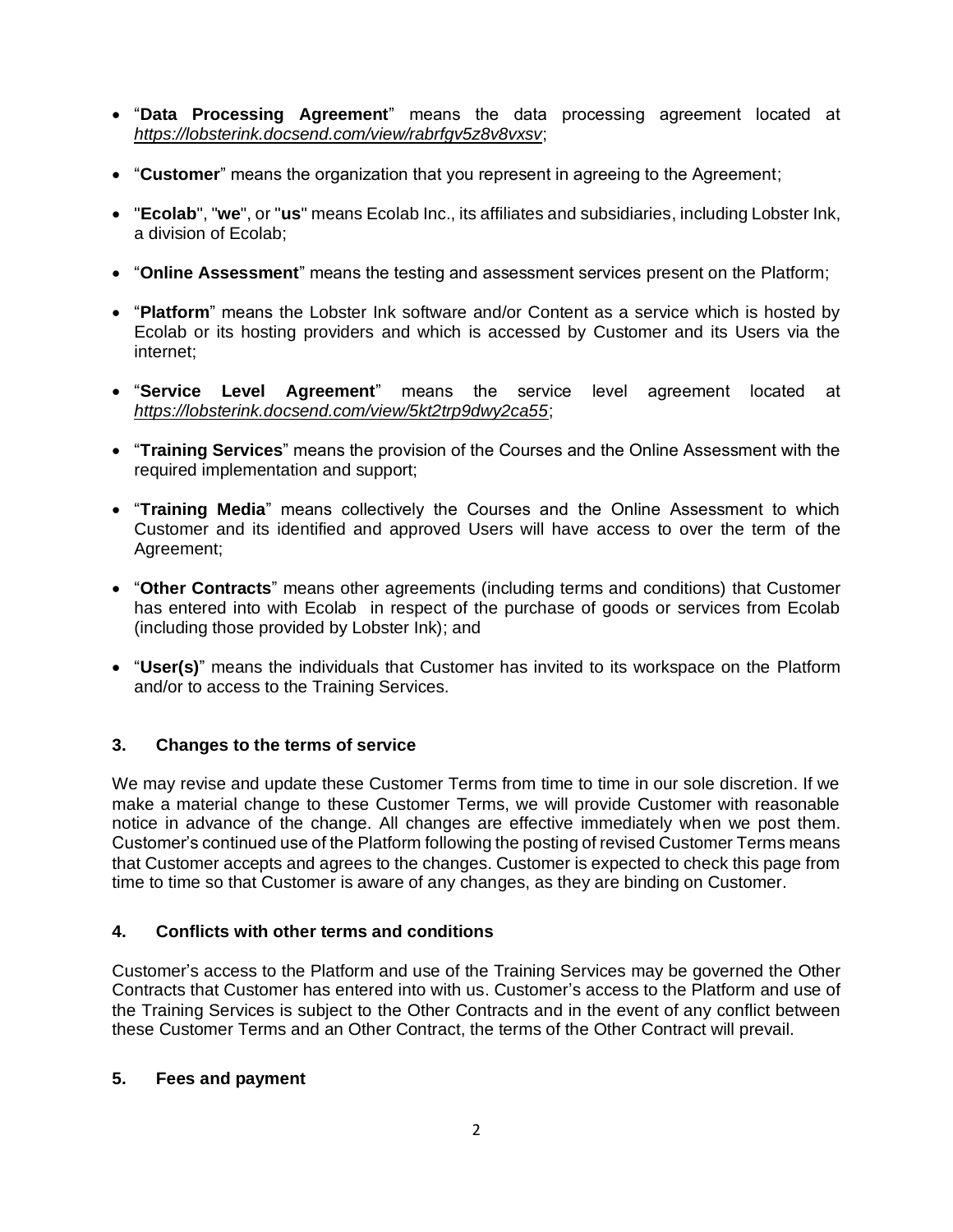As consideration for Ecolab's providing the services that are the subject matter of these Customer Terms, Customer will pay the fees that have been agreed in the applicable Other Contract, or that are agreed with Ecolab at the time of entering into these Customer Terms, or that are agreed with Ecolab at the time of purchasing the services that are the subject matter of these Customer Terms.

# **6. Term and termination**

Customer's access to the Platform and use of the Training Services is valid for the term of the Agreement. The term of the Agreement may be dependent upon the term of applicable Other Contracts. On termination or expiry of all applicable Other Contracts, Ecolab may terminate the Agreement and these Customer Terms.

Ecolab may terminate Customer's access to the Platform and use of the Training Services at any time upon three (3) business days' notice, unless Ecolab has a reasonable belief that Customer's access is not secure and may result in system vulnerability, in which case Ecolab may terminate access immediately to address such concerns.

# **7. Access**

The Training Media and related manuals will be provided to Customer for the term of the Agreement. Customer will use the Training Media for the limited purpose of training the Users and for no other purpose whatsoever. Customer accordingly will not, without limitation, edit, alter, copy, reproduce, transmit, perform, create derivative works of, grant any rights in respect of, publish or disseminate any of the Content in any way whatsoever unless Customer receives the express written consent of Ecolab to do so.

# **8. Training material and online assessment**

The Platform contains the software that will allow Customer to view the Content, access the online course manuals, perform the online assessments, monitor staff performance, create User profiles and store staff assessment information in Customer's workspace, which workspace will be established by Ecolab on the Platform. Ecolab hereby grants to Customer the right to access the Platform and the Content for the term of the Agreement subject to the provisions of the Agreement. Customer must ensure that its Users comply with the Agreement and the User Terms.

Customer will determine who the Users will be and is responsible for User registration on the Platform. Customer will be responsible for the Users' conduct while accessing the Platform and will be liable for any damages, loss or claims howsoever arising from or relating to the use or misuse of, or access to, the Platform by the Users.

Without in any way derogating from the abovementioned, Customer and/or its Users will not in any way whatsoever edit, alter, copy, reproduce, transmit, perform, create derivative works of, grant any rights in respect of, publish, or disseminate the online manuals, the Content or any portion of either; disassemble or reverse engineer the Content or any part thereof; and/or do anything or allow the doing of anything, which may have the effect of circumventing, disabling, damaging or impairing the Platform or the Content or any portion of either and, in particular, the Platform's control or security systems.

The Training Media, related manuals, the Platform and the Content are made available "as is" and Ecolab gives no warranties of any nature whatsoever with regard thereto and/or the use or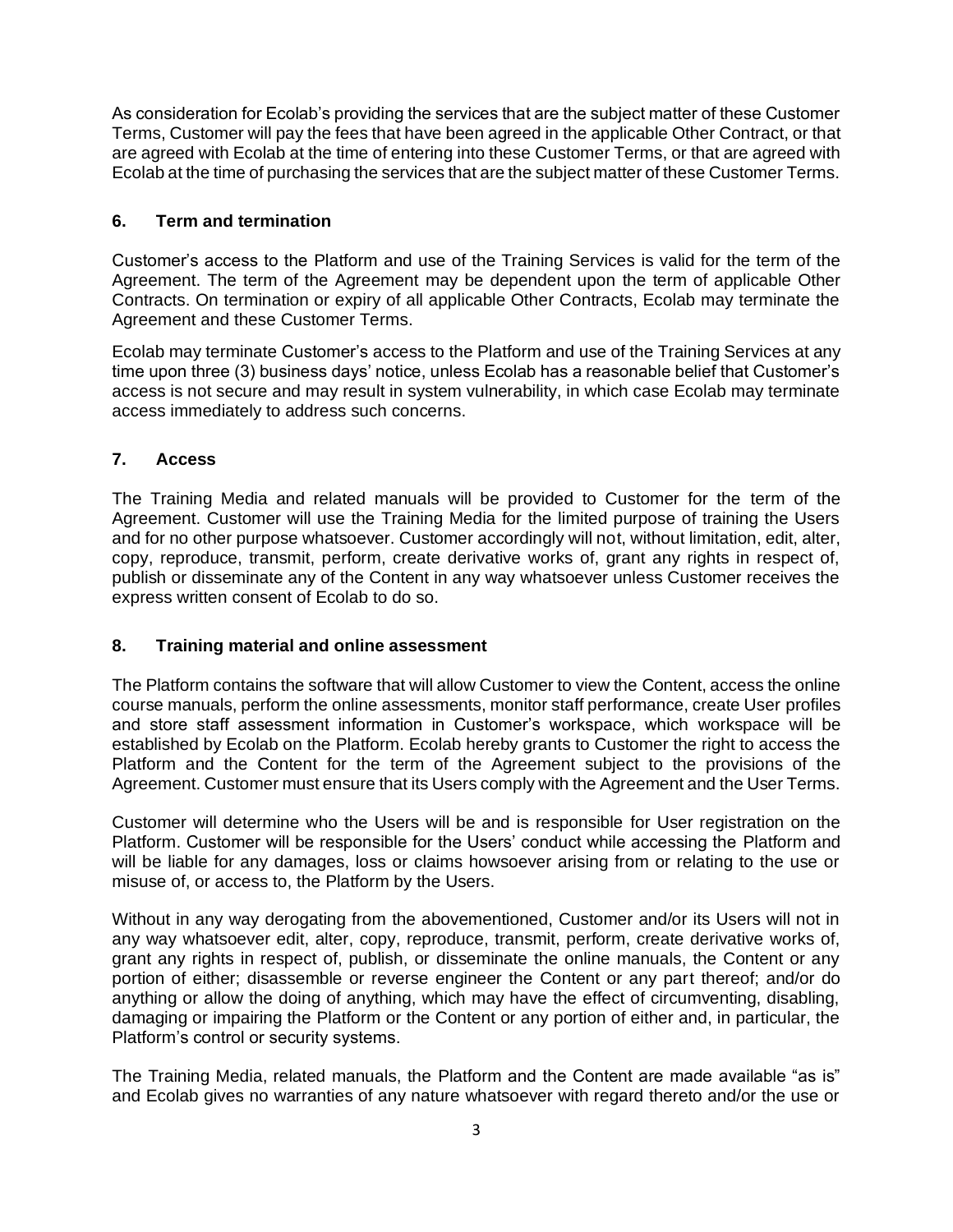misuse thereof by Customer and/or the Users whether relating to fitness for intended purposes, accuracy of the Platform and/or the Content or in any other regard whatsoever.

# **9. Information usage**

Customer agrees that Ecolab may electronically collect, store and use the following of the User's information:

- Personal data (also commonly referred to as personal information or personally identifiable information (PII)) within the meaning of privacy laws applicable to Customer and/or to Ecolab during the term of the Agreement ("**Personal Data**"), which may include name, email address, job role, employee number, and telephone number; and
- Internet usage information, including internet protocol address, the dates and times that the User accesses the Platform, and time spent on the Platform.

With respect to data that may qualify as Personal Data, the Customer shall, in its use of the Training Services provided hereunder, collect, access, use, store, disclose, dispose of, transfer and otherwise process the Personal Data of Customer and its Users in accordance with the requirements of applicable data protection laws and regulations. Customer shall have sole responsibility for the accuracy, quality, and legality of such Personal Data, the means by which Customer acquires such Personal Data, and the means by which Customer or any relevant affiliate of Customer collects, stores, processes and transmits such personal data. Customer shall collect, store, process and transmit Personal Data of Customer and its Users in accordance with the requirements of all applicable laws. Customer agrees to indemnify and hold Ecolab and its affiliates harmless from any claim related to the foregoing.

The information provided by the User may be used by Ecolab to communicate product releases, functionality updates and enhancements, and to track entries, submissions and status in connection with the usage of the Platform.

Ecolab acknowledges and agrees that Customer owns and retains all right, title and interest in and to the data, information and material that it uploads or that results from its use of the Training Services (the "Customer User Data"). Customer acknowledges and agrees that Ecolab owns and retains all right, title and interest in and to the Derived Data. "Derived Data" means (i) Customer User Data that has been processed, anonymized, aggregated and/or manipulated by or on behalf of Ecolab to such a degree that it cannot be identified by visual inspection as originating directly from Customer User Data and cannot be reverse-engineered such that it can be so identified; (ii) usage data and Customer User Data in aggregated form used for security and operations management, to create statistical analyses, for research and development purposes and incorporated into aggregated and anonymized data sets for the purpose of improving and commercializing products, software, technology and services of Ecolab; and (iii) any general information or insight that is derived by or on behalf of Ecolab in connection with the provision of the Training Services.

If Ecolab is processing data regulated by the General Data Protection Regulation 2016/679 of the EU (GDPR), then the terms of the Data Processing Agreement apply. The Data Processing Agreement is entered into between Customer and Ecolab and forms part of the "Agreement" between Customer and Ecolab.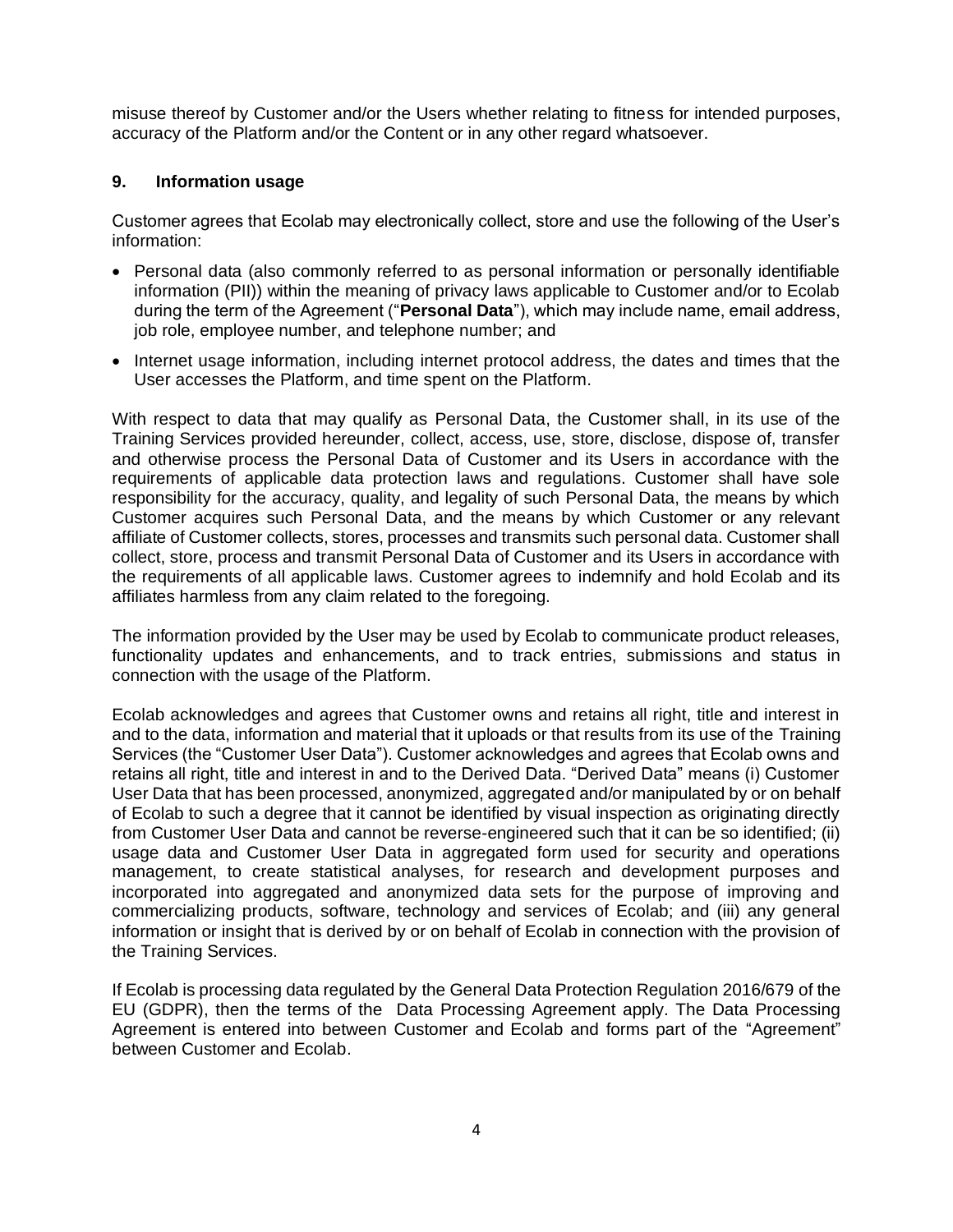## **10. Support services**

Ecolab will provide Customer with the support services as detailed in the Service Level Agreement.

## **11. Ownership of intellectual property**

It is recorded and agreed that all of the rights in and to all and any intellectual property in the Content and Courses as well as the Platform, Training Media, whether registered or not, vests in Ecolab and nothing contained or implied in the Agreement will derogate from Ecolab's intellectual property rights in any way whatsoever. Ecolab's intellectual property may not be reproduced, duplicated, copied, sold, resold, visited, or otherwise exploited in whole or in part in any way whatsoever, without Ecolab's express prior written consent.

## **12. Intellectual property indemnity**

#### Intellectual property indemnification

Ecolab shall: (i) defend, or at its option settle, any claim brought against Customer by a third party to the extent it alleges that the Training Services as delivered to Customer and used as authorized herein infringes or misappropriates any U.S. patent, copyright or trade secret of such third party; and (ii) pay any damages awarded in a final judgment, or amounts agreed in a monetary settlement, in any such claim defended by Ecolab, provided that Customer provides Ecolab: (a) prompt written notice of; (b) sole control over the defence and settlement of; and (c) all information and assistance reasonably requested by Ecolab in connection with the defence or settlement of, any such claim. If any such claim is brought or, in Ecolab's judgment may be threatened, Ecolab may, at its sole option and expense: (w) procure for Customer the right to continue to use the applicable Training Services; (x) modify the Training Services to make it non-infringing; (y) replace the Training Services with non-infringing technology having substantially similar capabilities; or (z) if none of the foregoing is commercially practicable, terminate the Agreement, and refund a pro rata portion of unused and pre-paid fees applicable to the services that are subject matter of these Customer Terms (if any) for the outstanding balance of the Agreement's term.

#### **Limitations**

Notwithstanding the first paragraph of this section 12, Ecolab will have no liability to Customer for any claim arising out of or based upon: (i) use of the Training Services in combination with software, products or services not provided by Ecolab; (ii) any modification of the Training Services not made or authorized in writing by Ecolab; (iii) Customer's failure to use the Training Services in accordance with the Agreement or documentation provided by Ecolab, or otherwise using the Training Services for purposes for which it was not designed or intended; or (iv) use of any specified release of the Training Services after Ecolab notifies Customer that continued use of such release may subject Customer to a claim of infringement, if Ecolab provides a replacement release.

#### Disclaimer

THE FOREGOING PROVISIONS OF THIS SECTION 12 STATE THE ENTIRE LIABILITY AND OBLIGATIONS OF ECOLAB, AND THE SOLE AND EXCLUSIVE REMEDY OF CUSTOMER, WITH RESPECT TO ANY ACTUAL OR ALLEGED INFRINGEMENT OF ANY INTELLECTUAL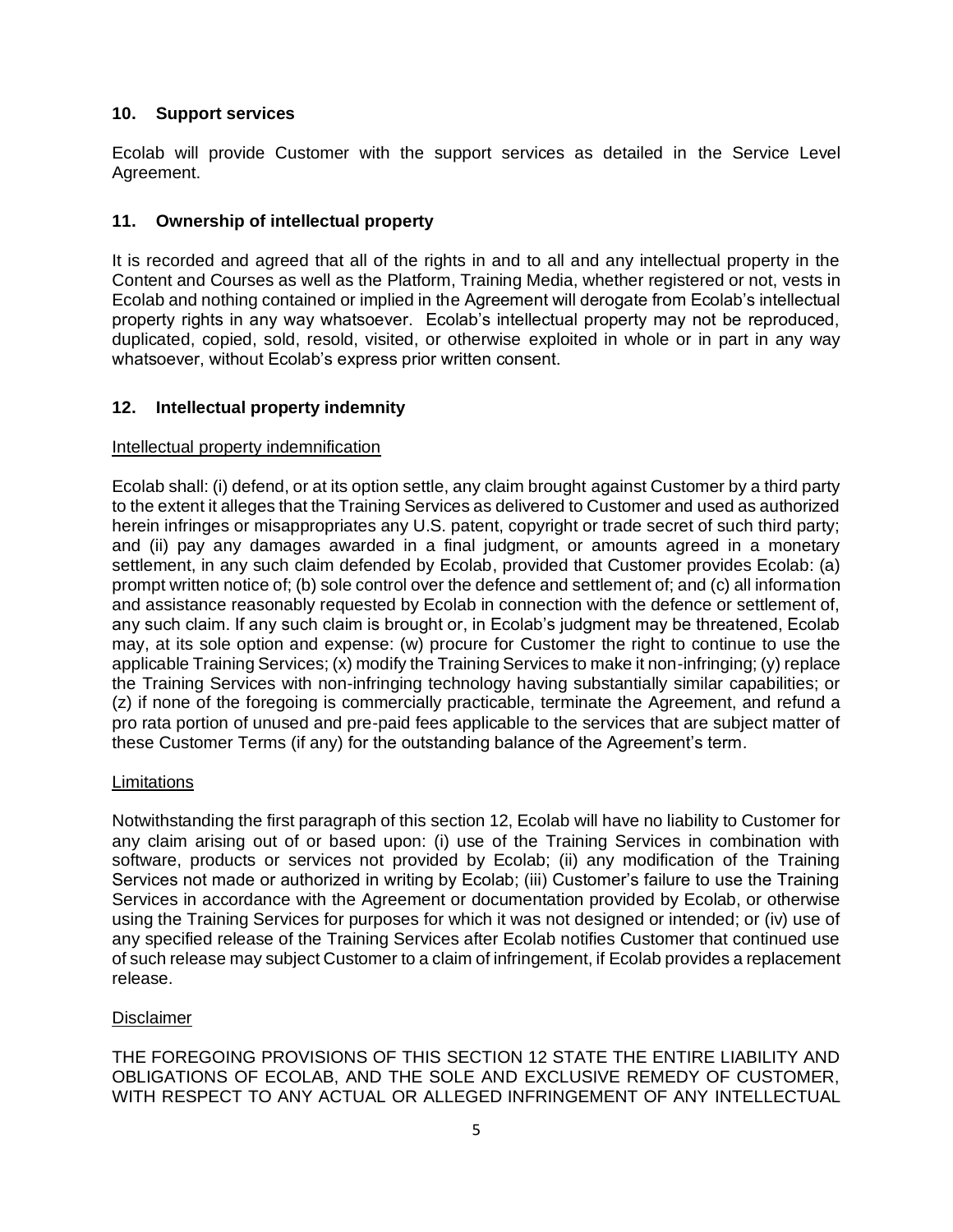# PROPERTY RIGHTS BY THE PLATFORM OR TRAINING SERVICES OR ANY PART THEREOF.

# Indemnification by Customer

Customer shall: (i) defend, or at its option settle, any claim brought against Ecolab by a third party relating to (a) any data provided or made available by or on behalf of Customer and (b) Customer's use of the Training Services other than pursuant to the Agreement; and (ii) pay any damages awarded in a final judgment, or amounts agreed in a monetary settlement, in any such claim defended by Customer; provided that Ecolab provides Customer: (x) prompt written notice of; (y) sole control over the defence and settlement of; and (z) all information and assistance reasonably requested by Customer in connection with the defence or settlement of, any such claim.

# **13. Limitation of liability**

Except for Ecolab's indemnification obligations outlined in the first paragraph of section 12, Ecolab's total liability related to the subject matter of the Agreement, whether based on negligence, breach of statutory duty, misrepresentation, restitution or otherwise arising in connection with the performance or contemplated performance of the Agreement shall be limited to the total fees actually paid by Customer in respect of the services that are subject matter of these Customer Terms (if any) to which such liability is connected or relates.

# **14. Warranty disclaimer**

EXCEPT AS EXPRESSLY SET FORTH IN THE AGREEMENT OR THESE CUSTOMER TERMS, THE PLATFORM, TRAINING SERVICES AND SUPPORT ARE PROVIDED "AS-IS" WITHOUT WARRANTY OF ANY KIND, WHETHER EXPRESS, IMPLIED OR STATUTORY. ECOLAB HEREBY DISCLAIMS ANY AND ALL IMPLIED WARRANTIES OF MERCHANTABILITY, FITNESS FOR A PARTICULAR PURPOSE, NON-INFRINGEMENT, AND ANY WARRANTIES ARISING FROM CONDUCT OR COURSE OF DEALING. ECOLAB DOES NOT WARRANT THAT THE TRAINING SERVICES WILL BE ERROR-FREE OR WILL WORK WITHOUT INTERRUPTIONS. USE OF THE TRAINING SERVICES REQUIRES ACCESS TO THE INTERNET WITH CUSTOMER ASSUMING ALL RISKS INHERENT IN SUCH ACCESS.

# **15. Governing law and jurisdiction**

All matters relating to these Customer Terms and Customer's access to the Platform and use of the Training Services, and any dispute or claim arising therefrom or related thereto (in each case, including non-contractual disputes or claims), shall be governed by and construed in accordance with the laws of the State of New York, without regard to its principles relating to conflicts of law.

Any legal suit, action, or proceeding arising out of, or related to, these Customer Terms and Customer's access to the Platform and use of the Training Services shall be instituted exclusively in the courts of the State of New York. Customer waives any and all objections to the exercise of jurisdiction over Customer by such courts and to venue in such courts.

# **16. Limitation on time to file claims**